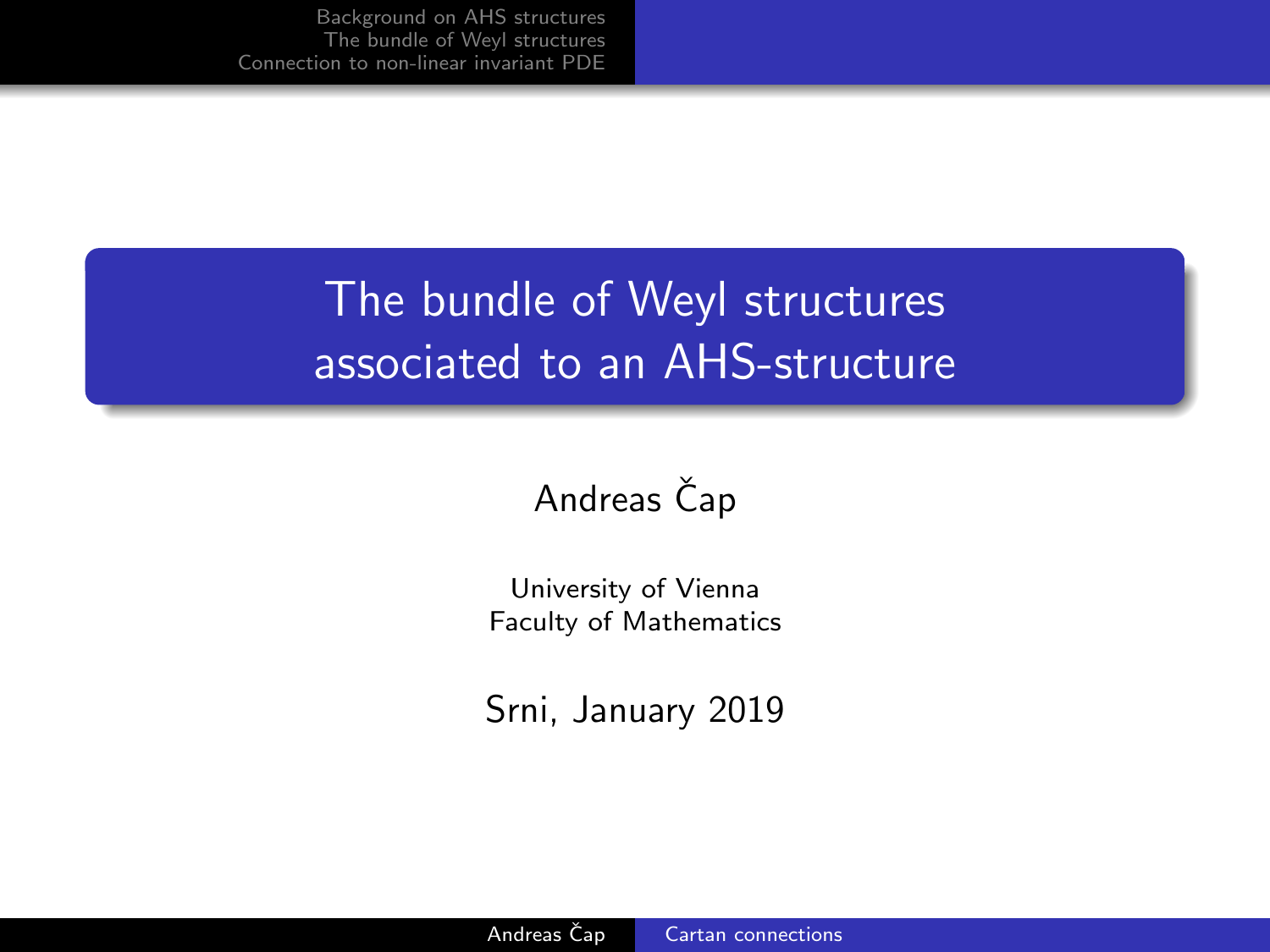- This talk reports on joint work in progress with T. Mettler (Frankfurt) that studies the "bundle of Weyl structures" associated to an AHS-structure (i.e. an irreducible parabolic geometry).
- On the one hand, this produces from an AHS structure a relatively small space endowed with a nice geometric structure (which in the torsion-free case includes a split-signature Einstein metric) that encodes the initial geometry. There is a natural calculus on that space that allows for efficient study of its geometric properties.
- On the other hand, this is closely connected to the study of fully nonlinear PDE that are naturally associated to the initial AHS structure. In the case of projective structure in dimension two, this provides a connection to theory of convex projective structures, representation varieties, etc.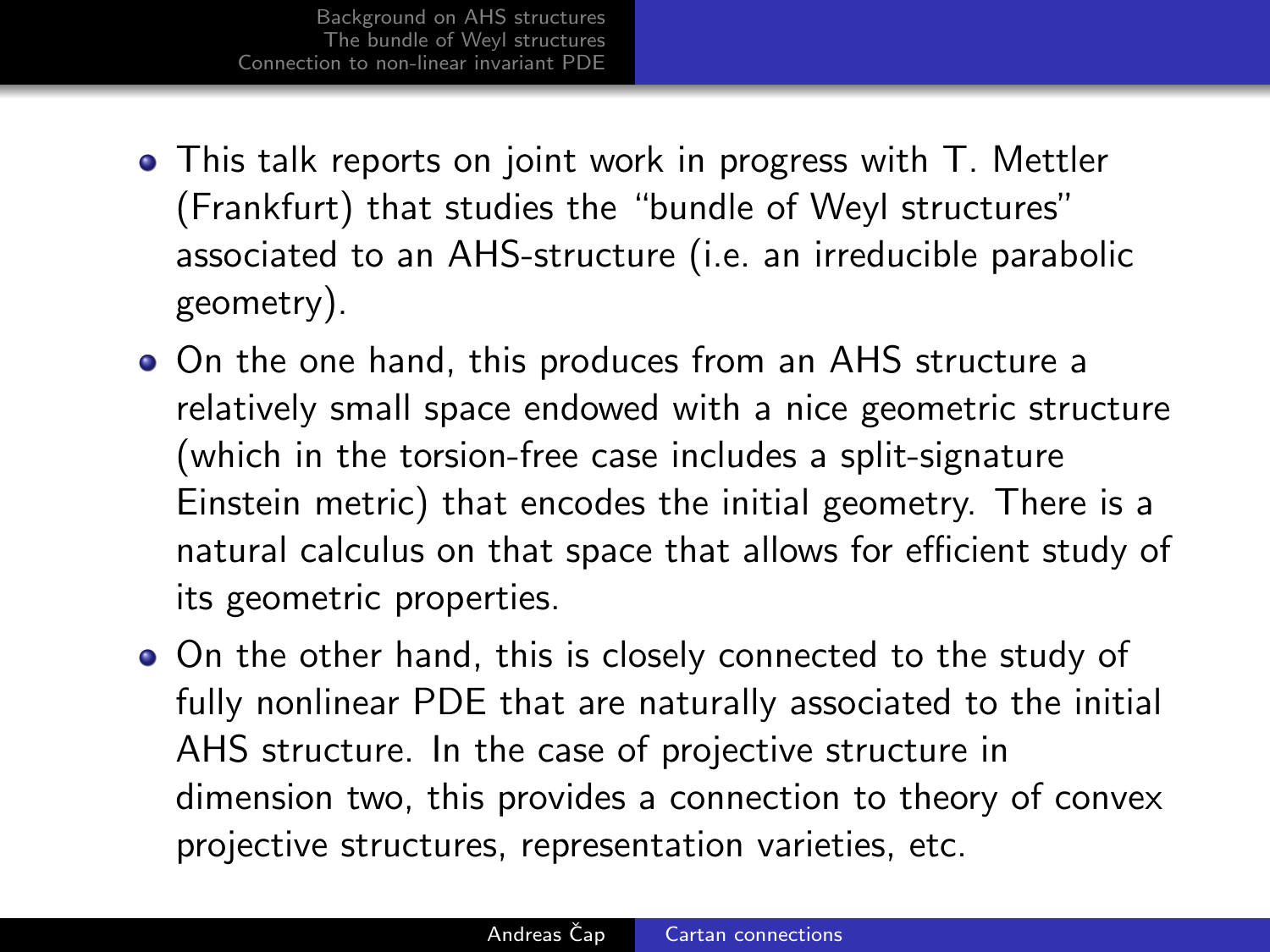





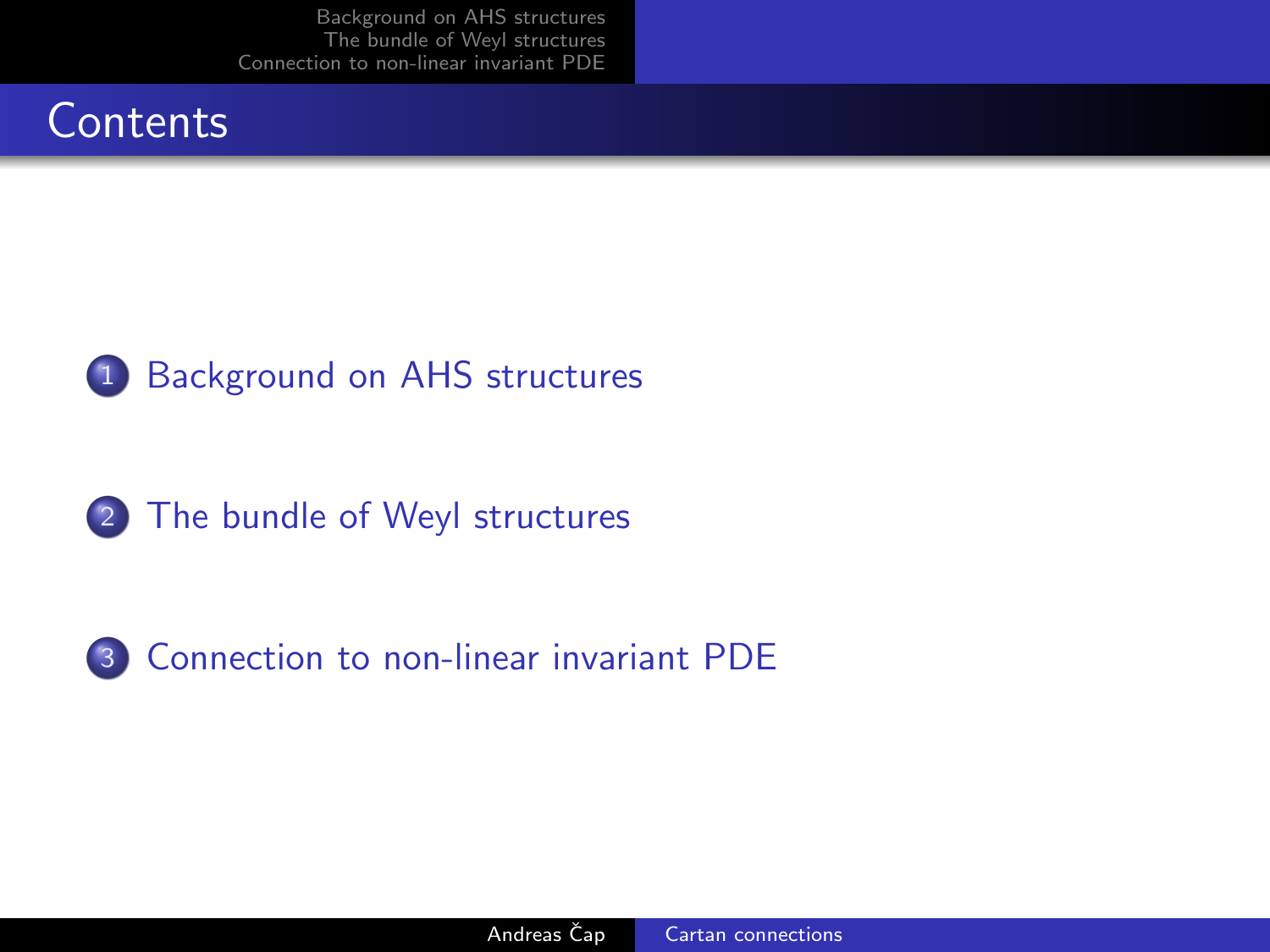<span id="page-3-0"></span>AHS structures are a special class of first order G-structures that are connected to certain gradings of simple Lie algebras. From the geometric point of view, they are distinguished by the fact that they are irreducible and of finite type, but have non-trivial prolongation. This means that each automorphism is locally determined by its two-jet in a point, so automorphism groups are finite dimensional. However, the one-jet in a point does not determine an automorphism locally in general, so such geometries to not determine a distinguished connection on the tangent bundle.

The best known example of such structures are conformal, projective, almost Grassmannian, and almost quaternionic structures. We will mainly work with the uniform description of such structures as Cartan geometries, so the precise description of the structures will not be very important.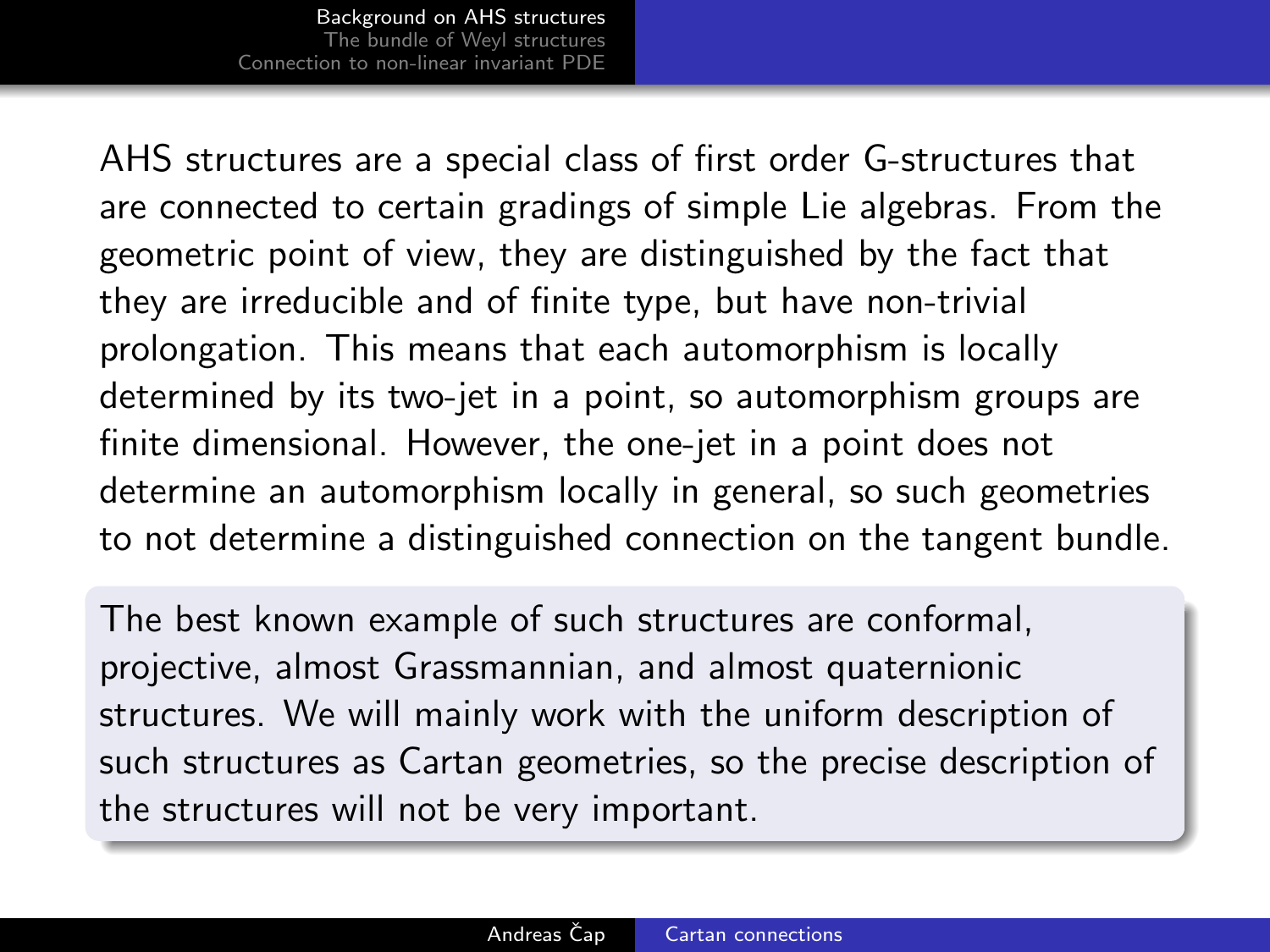The data needed to define an AHS structure is a grading of a simple Lie algebra g (different from  $s_2$ ) of the form  $\mathfrak{g} = \mathfrak{g}_{-1} \oplus \mathfrak{g}_0 \oplus \mathfrak{g}_1$ . There is a complete classification of such gradings, which is equivalent to the classification of Hermitian symmetric spaces.

For such a grading, any group G with Lie algebra g contains closed subgroups  $P \subset G$  with Lie algebra  $\mathfrak{p} = \mathfrak{g}_0 \oplus \mathfrak{g}_1$ . For  $g \in P$ , one has  $\text{Ad}(g)(\mathfrak{p}) \subset \mathfrak{p}$  and  $\text{Ad}(g)(\mathfrak{g}_1) \subset \mathfrak{g}_1$ . One defines a closed subgroup  $G_0 \subset P$  as consisting of those  $g \in P$  such that  $\mathsf{Ad}(g)(\mathfrak{g}_i)\in \mathfrak{g}_i$  for all  $i.$  Also, exp restricts to a diffeomorphism from  $\mathfrak{g}_1$  onto a closed subgroup  $P_+ \subset P$  such that  $P = G_0 \ltimes P_+$ .

In particular, Ad defines an infinitesimally injective homomorphism  $G_0 \rightarrow GL(\mathfrak{g}_{-1})$ , so there is a well-defined notion of  $G_0$ -structures on manifolds of dimension dim( $g_{-1}$ ). There also is the concept of a Cartan geometry of type  $(G, P)$  on manifolds of that dimension.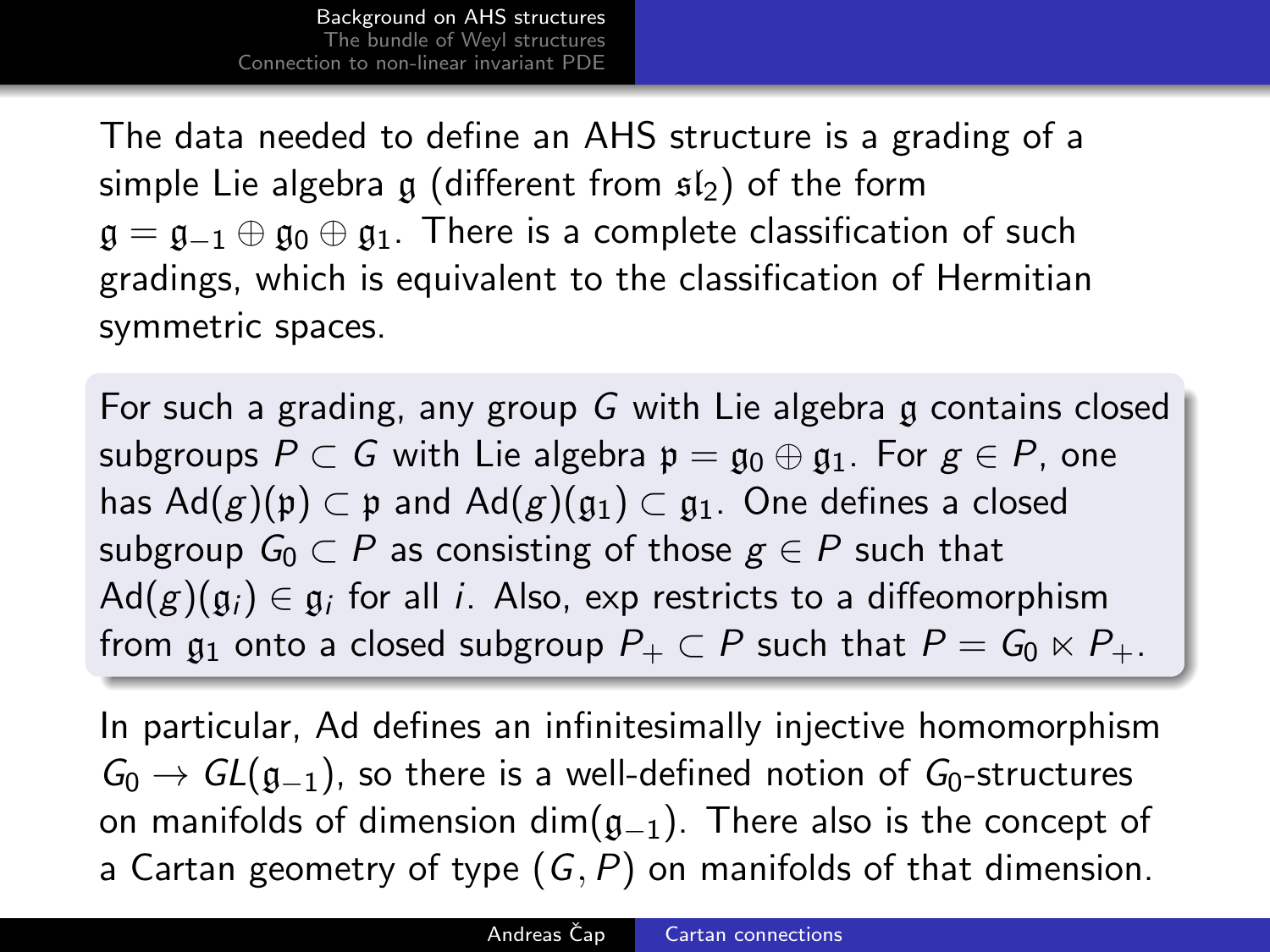For a Cartan geometry  $(p: \mathcal{G} \to M, \omega)$  of type  $(G, P), \mathcal{G} \to M$  is a principal P-bundle. Thus we can form  $\mathcal{G}_0 := \mathcal{G}/P_+$  with induced projection  $p_0$ :  $\mathcal{G}_0 \rightarrow M$ , which is a principal bundle with structure group  $P/P_+ = G_0$ . The component in  $g_{-1}$  of the Cartan connection  $\omega \in \Omega^1(\mathcal{G},\mathfrak{g})$ , is easily seen to descend to a soldering form  $\theta\in\Omega^1(\mathcal{G}_0,\mathfrak{g}_{-1}),$  so we obtain an underlying  $\mathcal{G}_0$ -structure.

If g is not of type  $A_n$  then it turns out that any  $G_0$ -structure is induced by a unique (up to isomorphism) Cartan geometry for which  $\omega$  satisfies a normalization condition. In the  $A_n$ -case,  $\mathcal{G}_0$  is the full frame bundle of  $M$  and there is a similar correspondence between projective equivalence classes of affine connections on M and normal Cartan geometries.

We will view the Cartan picture as the (given) main description of the geometry and the  $G_0$ -structure  $(p_0 : G_0 \to M, \theta)$  as an underlying structure.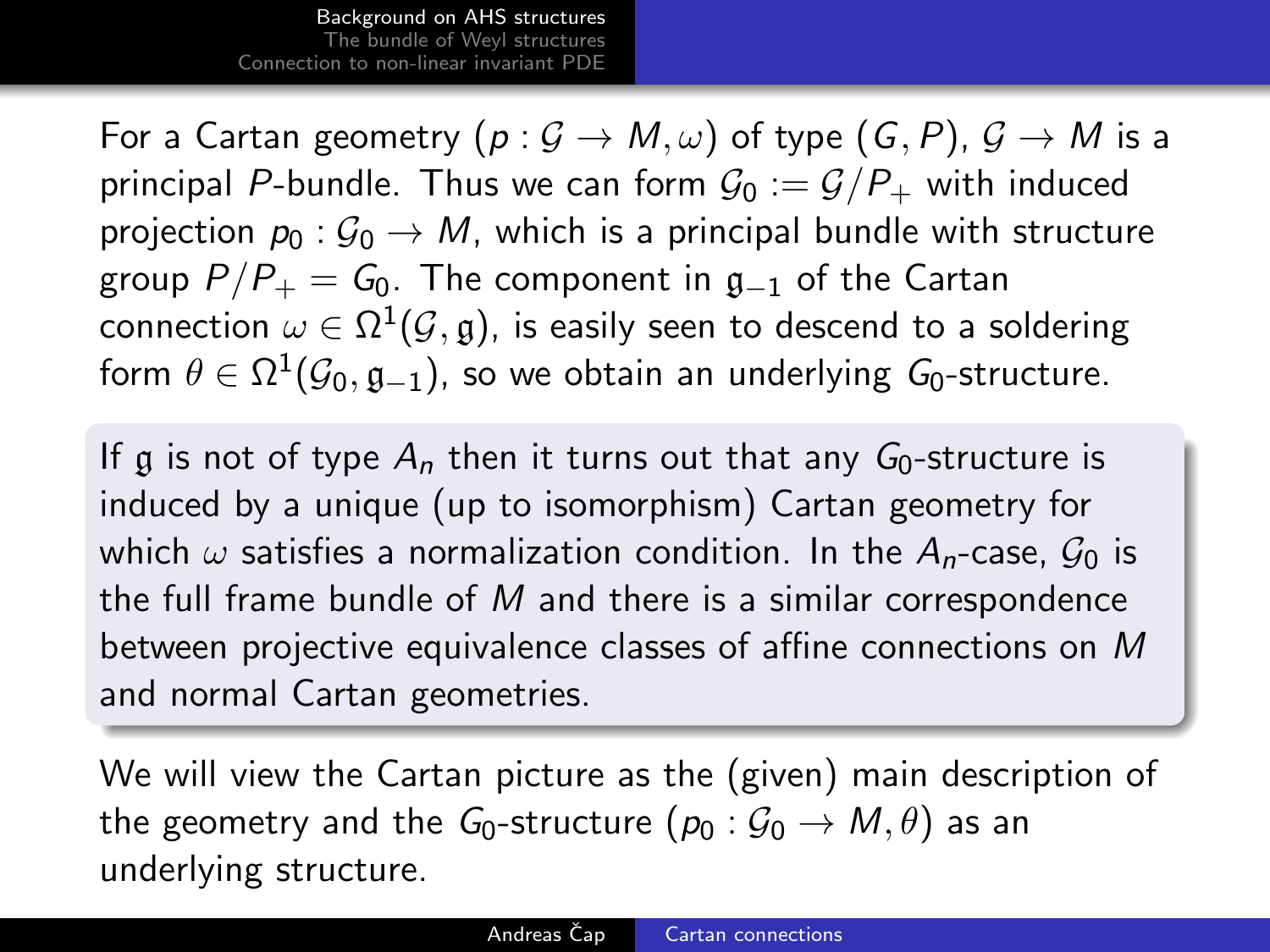<span id="page-6-0"></span>Weyl structures are a major tool to describe the Cartan geometry  $(p: \mathcal{G} \to M, \omega)$  in terms of the underlying  $G_0$ -structure. Classically, a Weyl structure is defined as a  $G_0$ –equivariant section  $s: \mathcal{G}_0 \to \mathcal{G}$ of the obvious projection. It can be shown that such sections exist globally and form an affine space modeled on  $\Omega^1(M).$ 

The components of  $\omega$  in  $\mathfrak{g}_0$  respectively in  $\mathfrak{g}_1$  can be pulled back along s to obtain

- A principal connection on  $\mathcal{G}_0 \to M$  (the *Weyl connection*)
- A form  $\mathsf{P} \in \Omega^1(M,\,T^\ast M)$  called the  $R$ ho-*tensor* or the Schouten tensor.

These can be used to interpret operations coming form the Cartan geometry and to describe the curvature of the Cartan connection  $\omega$ in terms of the torsion and curvature of a Weyl connection.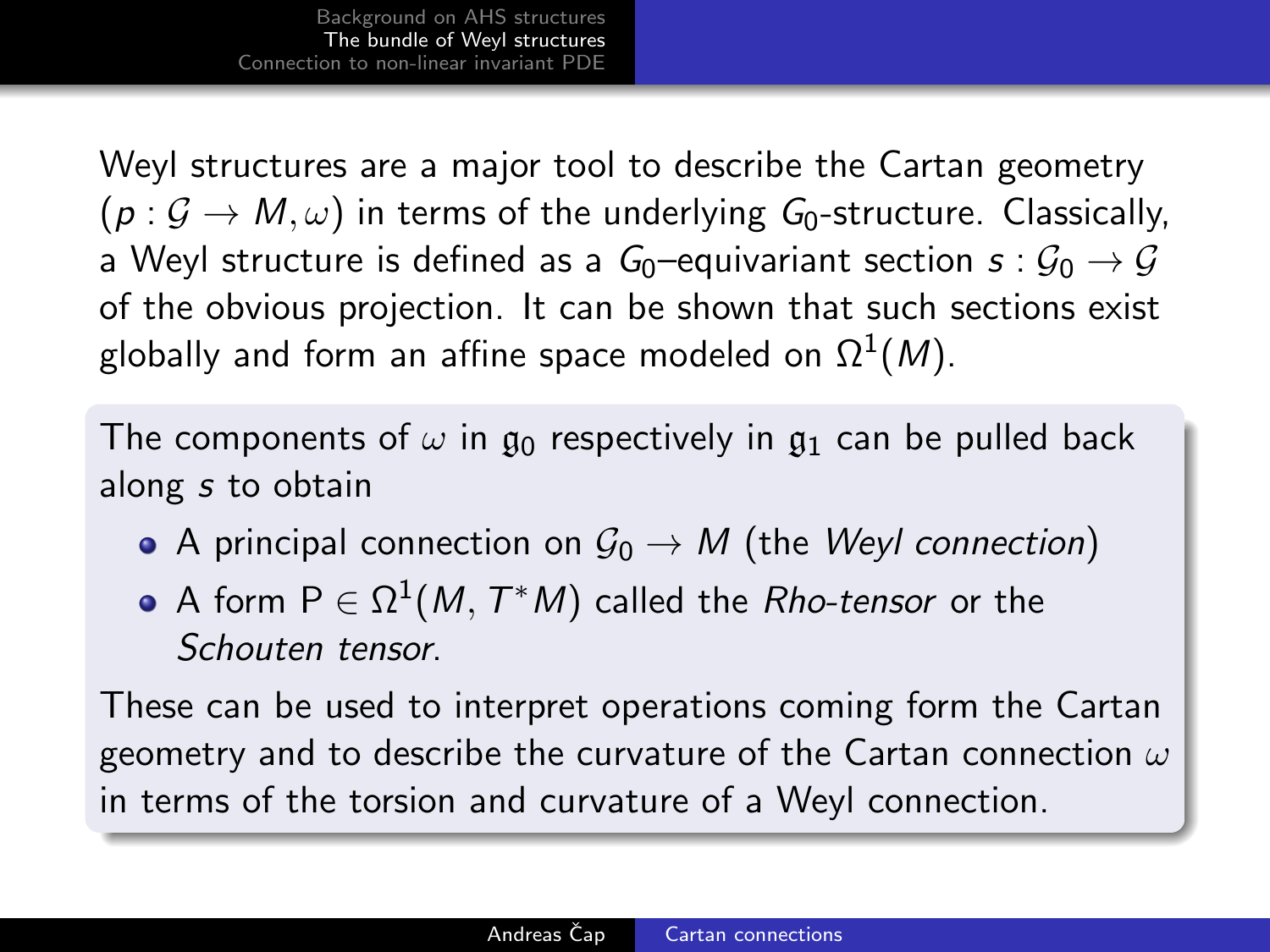It is easy to see that any reduction of  $G \rightarrow M$  to the structure group  $G_0 \subset P$  is given by a Weyl structure. Via this observation we can use the classical description of reductions of structure group to describe Weyl structures as smooth sections of a bundle.

- Putting  $A := \mathcal{G}/G_0$  and denoting by  $\pi : A \to M$  the induced projection, Weyl structures are in bijective correspondence with smooth sections of  $\pi$ .
- A can be identified with  $G \times_P (P/G_0)$ , so  $\pi : A \rightarrow M$  is a natural fiber bundle. It can be shown that  $P/G_0$  is diffeomorphic to  $g_1$  and in this picture the natural action of  $P = G_0 \ltimes \exp(\mathfrak{g}_1)$  becomes affine.
- There are alternative explicit descriptions of A as a subset in the projectivization of a quotient of a tractor bundle  $V \rightarrow M$ and as the bundle of connections on the density bundle  $\mathcal{E}[1]$ , which will be discussed in more detail below.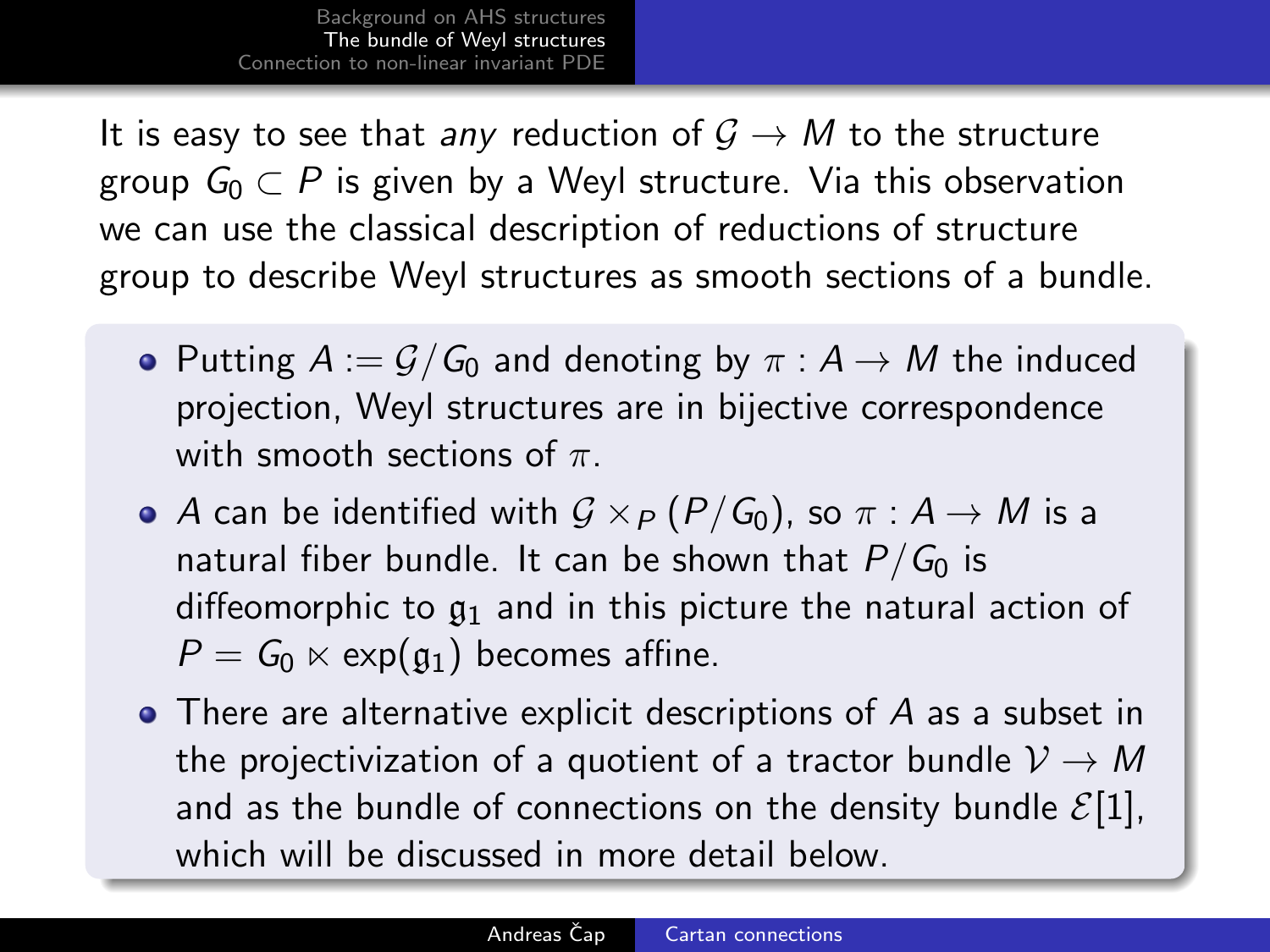From  $A = \mathcal{G}/\mathcal{G}_0$  it readily follows that  $\mathcal{G} \to A$  is a principal  $G_0\text{-bundle}$  and that one may view  $\omega\in\Omega^1(\mathcal{G},\mathfrak{g})$  as a Cartan connection on that bundle. In particular,  $TA \cong \mathcal{G} \times_{G_0} (\mathfrak{g}/\mathfrak{g}_0)$ , which immediately leads to a geometric structure on A.

- As a representation of  $G_0$ ,  $\mathfrak{g} = \mathfrak{g}_0 \oplus (\mathfrak{g}_{-1} \oplus \mathfrak{g}_1)$ . This shows that  $\omega$  induces a linear connection D on each vector bundle over A that is a associated to G. In addition,  $TA = L_+ \oplus L_+$ for two natural subbundles  $L_{+} \subset T A$  of rank n.
- Via the Killing form of  $\mathfrak{g}$ , we get  $\mathfrak{g}_1\cong\mathfrak{g}_{-1}^*$ . Correspondingly, there is a non-degenerate paring  $L_-\times L_+ \to M\times \mathbb{R}$  that is parallel for D.
- Skew symmetrizing this pairing, one gets a natural form  $\Omega \in \Omega^2(A)$ , while symmetrizing it defines a split signature metric h on A, which both a parallel for D.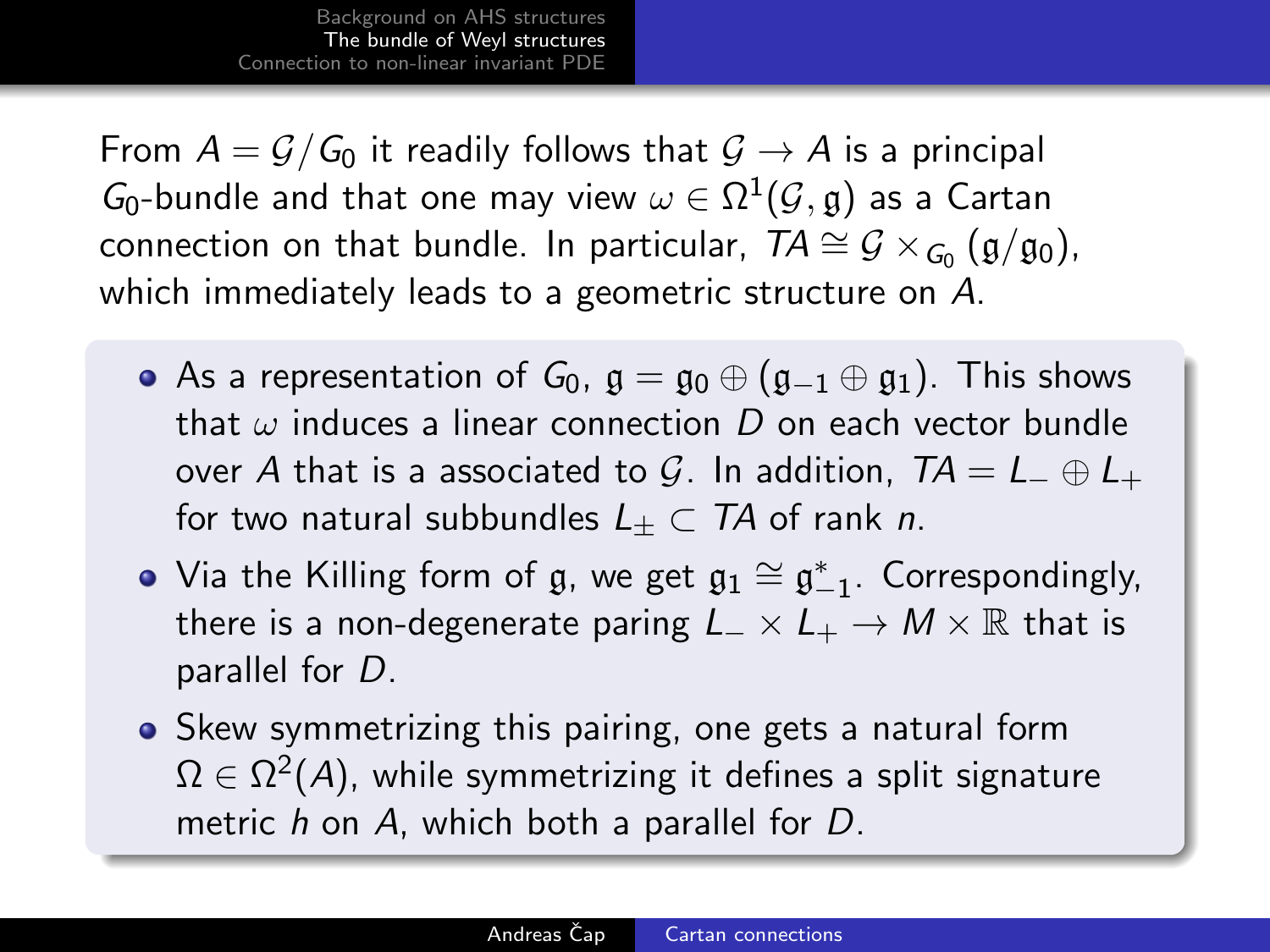We conclude that A carries a canonical *almost Bi-Lagrangean* structure, with an additional reduction to the structure group  $G_0$ . In particular, representations of  $G_0$  gives rise to natural vector bundles on A, and on each of these there is an induced linear connection  $D.$  Let us split this as  $D=D^+\oplus D^-$  according to  $T^*A = L^*_+ \oplus L^*_-$ .

For a representation W of  $G_0$ , the bundle  $WA := \mathcal{G} \times_{G_0} W \rightarrow A$  is the pullback of  $WM := G \times_P W \rightarrow M$ . Taking pullbacks of sections defines an inclusion  $\Gamma(WM) \to \Gamma(WA)$ , whose image coincides with the kernel of  $D^+$ . Specializing, we obtain  $\mathfrak{X}(\mathsf{M})\hookrightarrow \mathsf{\Gamma}(\mathsf{L}_-)$  and  $\Omega^1(\mathsf{M})\hookrightarrow \mathsf{\Gamma}(\mathsf{L}_+),$  and these images provide local frames for TA.

On the other hand, the torsion and curvature of D can be computed from the Cartan curvature of  $\omega$  by standard methods.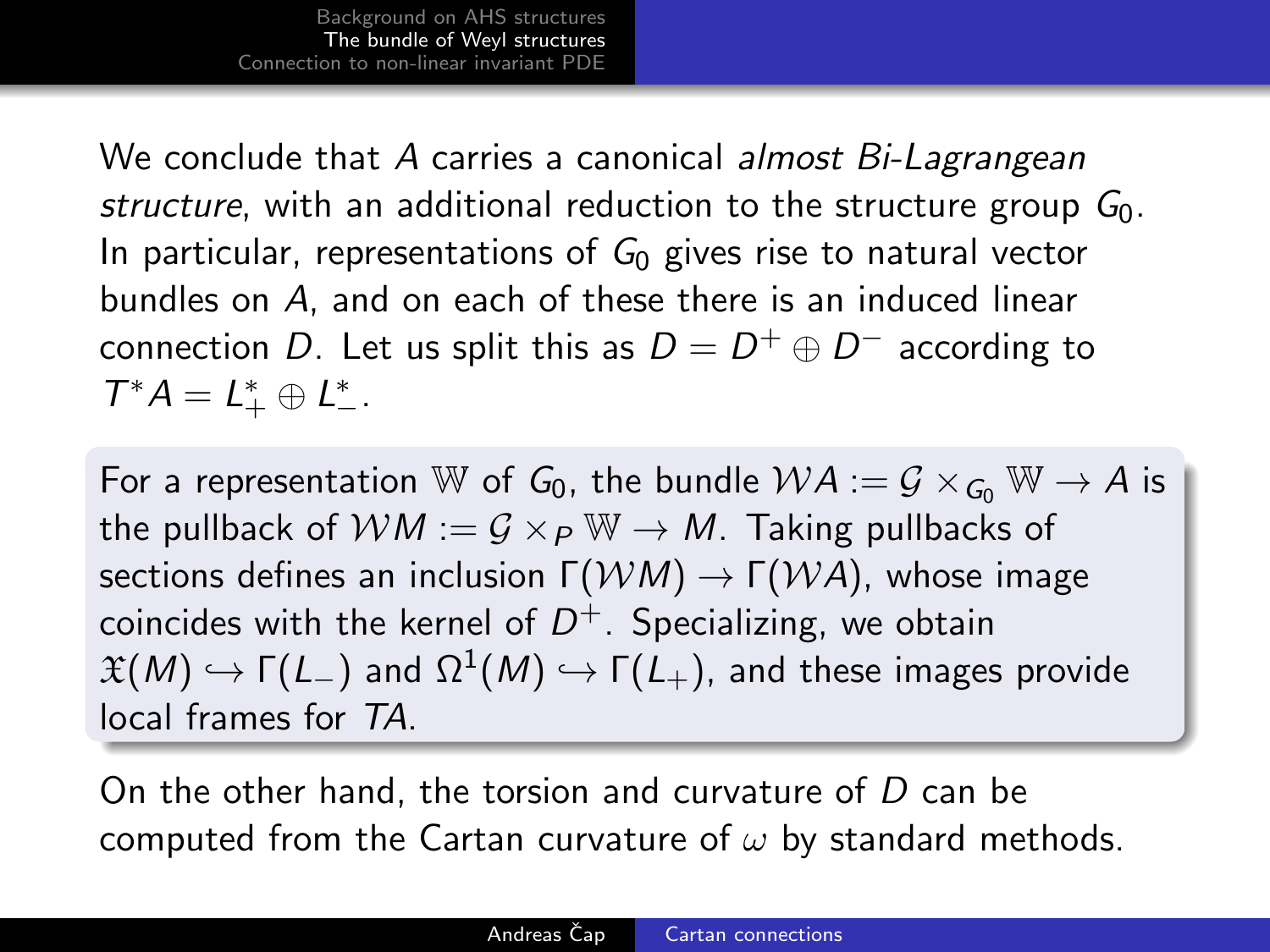Using these descriptions, one first proves:

- The tensorial map  $\Lambda^2 L_-\to L_+$  induced by the Lie bracket of vector fields is induced by the  $q_1$ -component of the Cartan curvature.
- The form  $\Omega \in \Omega^2(A)$  is symplectic if and only if the initial AHS structure on M is torsion-free.

To analyze  $D^+$ , one can use the relation of sections of  $\pi:A\to M$ to Weyl structures. Let us denote by  $\sigma \mapsto \tilde{\sigma}$  the inclusion  $\Gamma(WM) \to \Gamma(WA)$  and for a section  $s : M \to A$  let  $\nabla$  be the corresponding Weyl connection. Then we get:

For  $\xi \in \mathfrak{X}(M)$  and  $\sigma \in \Gamma(\mathcal{WM})$ , the section  $D_{\mathcal{F}}^ \bar{\tilde{\xi}}^-\tilde{\sigma}$  coincides, along  $s(M)$ , with  $\nabla_{\xi}\sigma$ .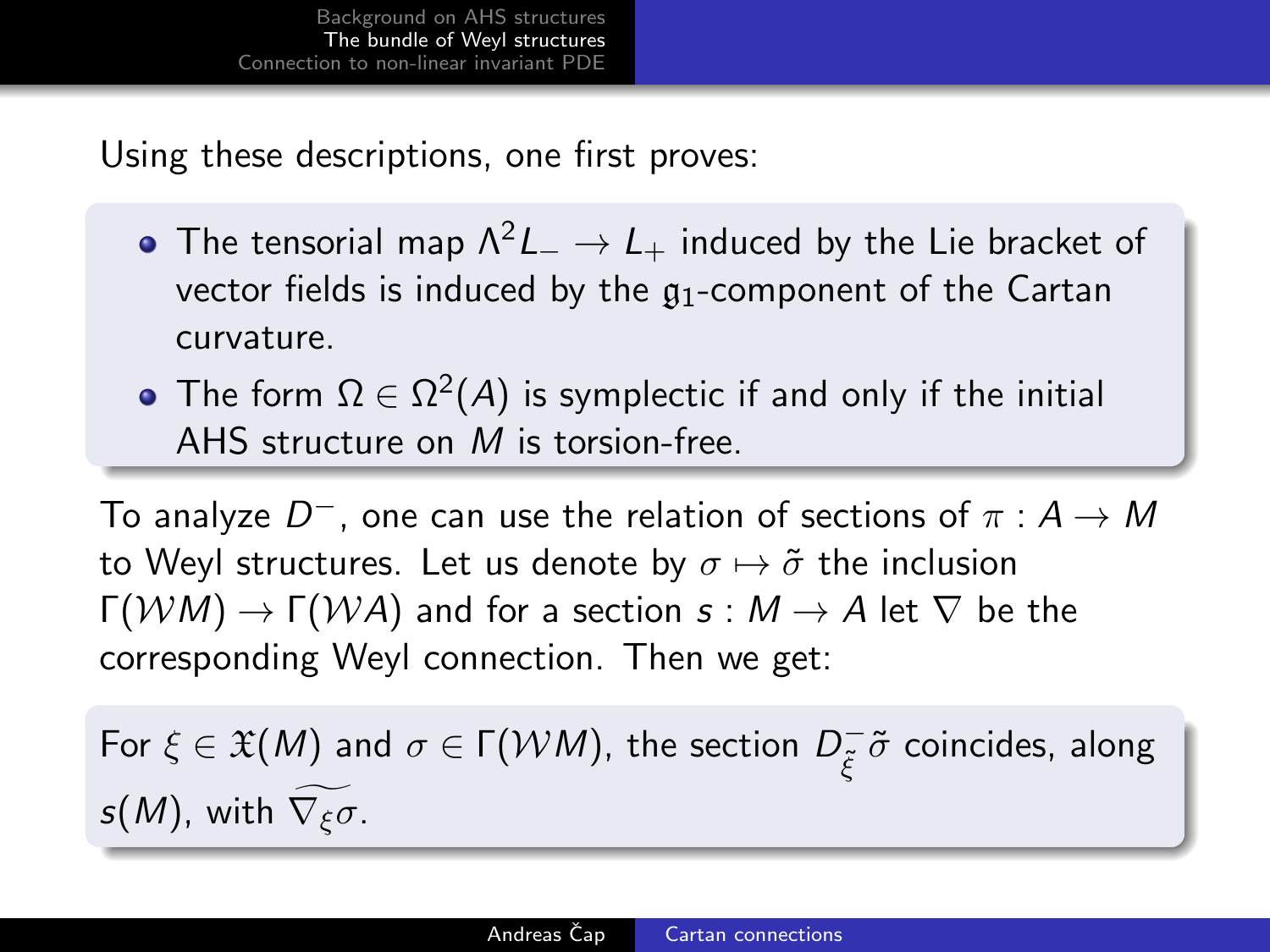We have noted above that the Canonical connection  $D$  associated to the almost bi-Lagrangean structure on  $\overline{A}$  is always metric for h. Thus the Levi-Civita connection  $\nabla^h$  of h can be determined by a standard formula from the torsion of  $D$ . This can be done using that D is induced by  $\omega$ , viewed as a Cartan connection on  $\mathcal{G} \to A$ . Using this, one can also analyze the curvature of  $D$  and, via the difference  $\nabla^h - D$  computed above, the curvature of  $\nabla^h.$  This leads to

## Theorem

For a torsion-free AHS structure, consider the induced metric h the canonical connection D on A. Then

- The Ricci-type contraction of the curvature  $\mathcal{R}^D$  of  $D$  is proportional to h.
- **The metric h is Einstein.**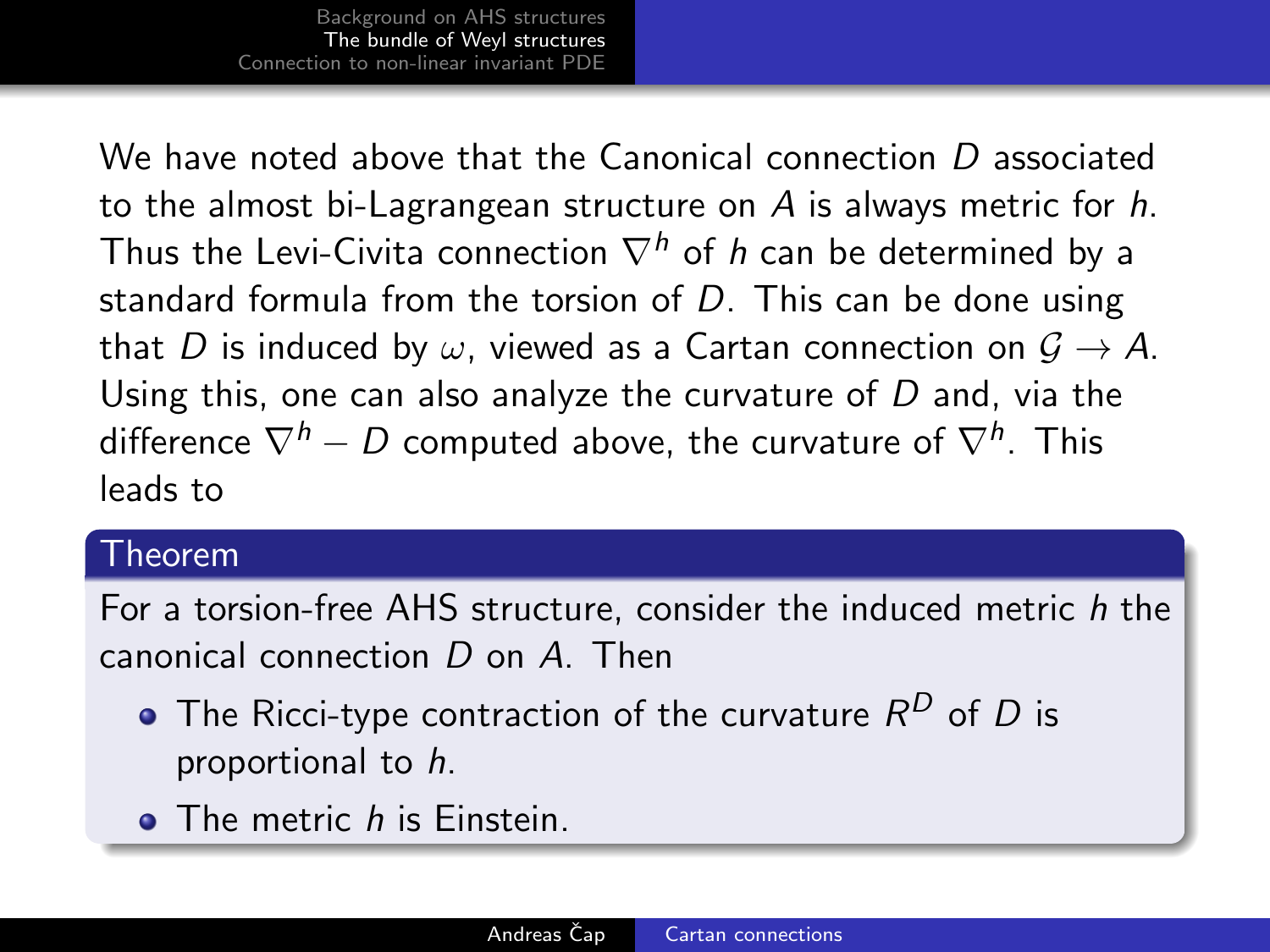<span id="page-12-0"></span>Any irreducible representation of g has a canonical p-irreducible quotient. There is a unique fundamental representation  $V$  of g, for which that quotient is one-dimensional, and we assume that  $V$ integrates to G. Restricting  $V$  to  $P$ , one obtains the *basic tractor* bundle  $V := G \times_P \mathbb{V} \to M$  and the irreducible quotient induces the bundle of 1-densities  $\mathcal{E}[1] \to M$ . The bundle V carries a natural decreasing filtration by smooth subbundles  $\{\mathcal{V}^i\}$ . Using this, the bundle  $\pi : A \rightarrow M$  can be equivalently described as:

- The open subbundle in the projectivization  ${\cal P}({\cal V}/{\cal V}^2)$ consisting of lines that are transversal to the hyperplane subbundle  $\mathcal{V}^1/\mathcal{V}^2$ .
- The bundle  $Q\mathcal{E}[1] \to M$  of linear connections on the bundle of 1-densities.

The latter description nicely corresponds to the parametrization of Weyl structures by connections on a bundle of scales.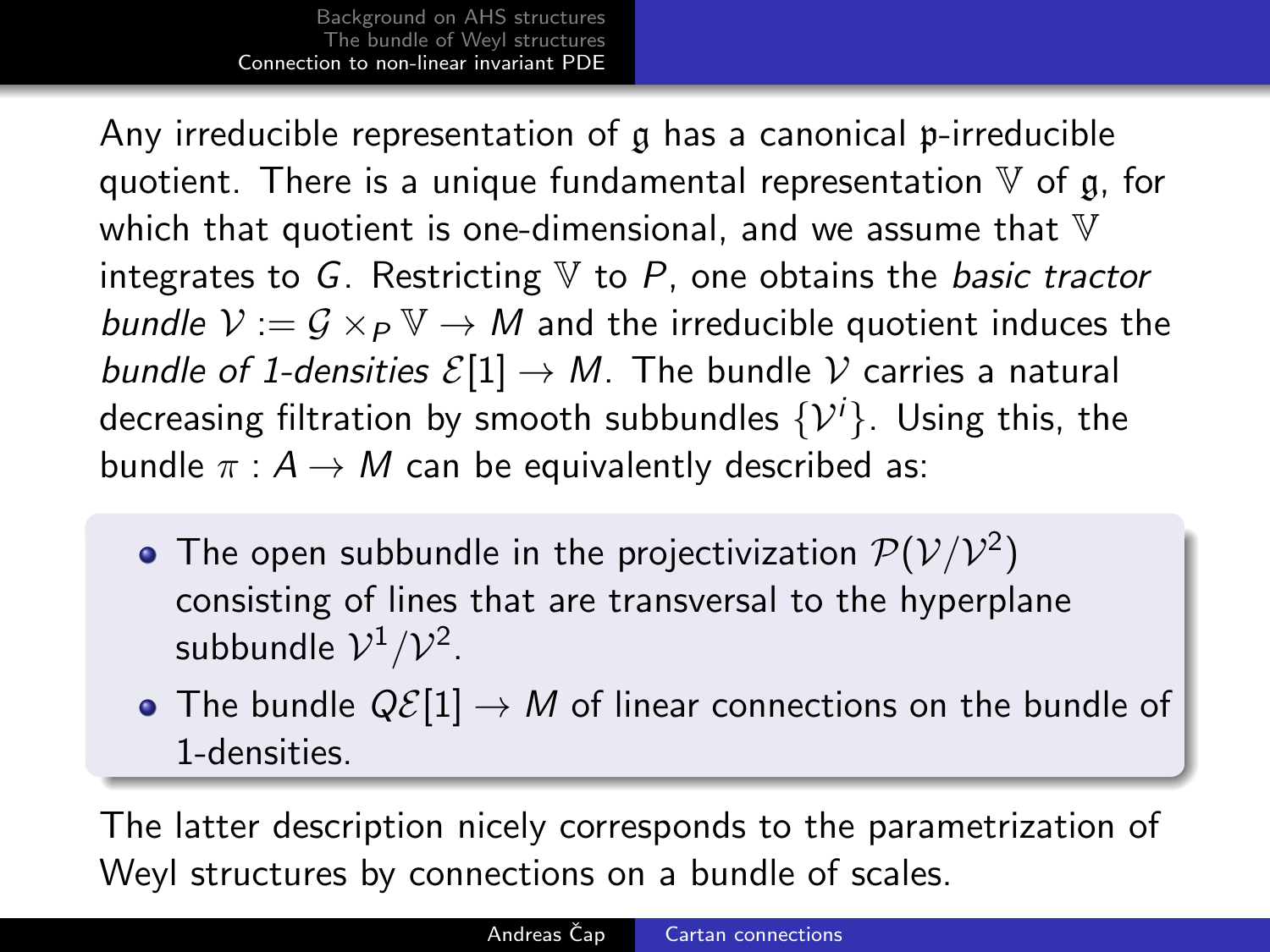A local non-vanishing section of  $\mathcal{E}[1]$  determines a flat connection on  $\mathcal{E}[1]$  and thus a local smooth section s of  $\pi : A \rightarrow M$ . Now it turns out that there is a natural fully non-linear PDE on nowhere vanishing sections of  $\mathcal{E}[1] \to M$ :

- $\bullet$  Since  $V$  is a fundamental representation, the corresponding first BGG operator H has order 2 and maps  $\Gamma(\mathcal{E}[1])$  to Γ $({\odot}^2 T^*M \otimes \mathcal{E}[1])$  (invariant Hessian).
- The determinant induces a (non-linear) natural bundle map  $S^2T^*M\to S^2\Lambda^nT^*M$ , and the latter turns out to be some power  $\mathcal{E}[-N]$  of  $\mathcal{E}[-1] := \mathcal{E}[1]^*$ .
- Thus  $\sigma \mapsto \det(H(\sigma))$  is a non-linear invariant operator  $\Gamma(\mathcal{E}[1])\rightarrow \Gamma(\mathcal{E}[-(N-n)]),$  and  $\det(H(\sigma))=\sigma^{-(N-n)}$  is an invariant PDE of Monge-Ampère type.